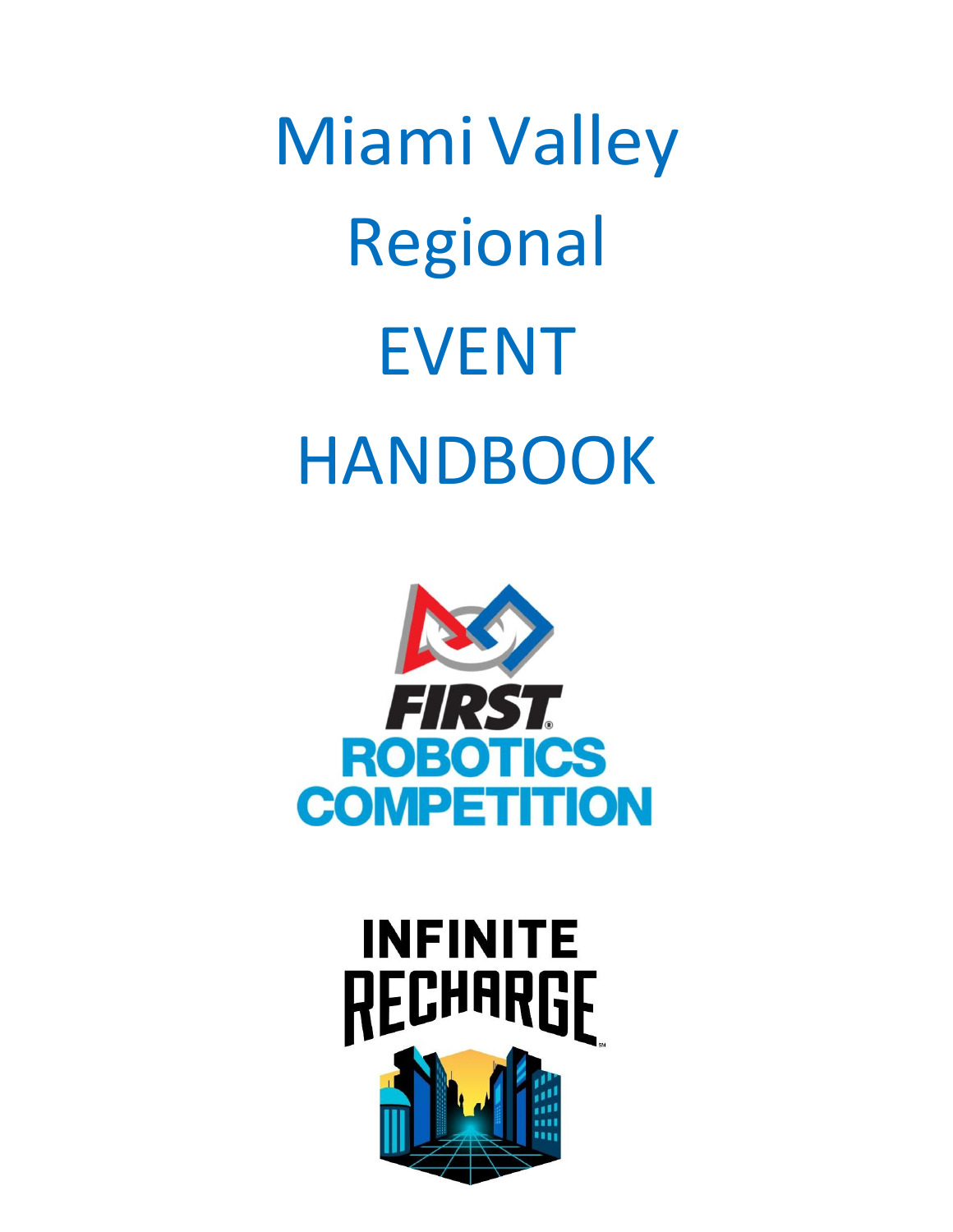# **Table of Contents**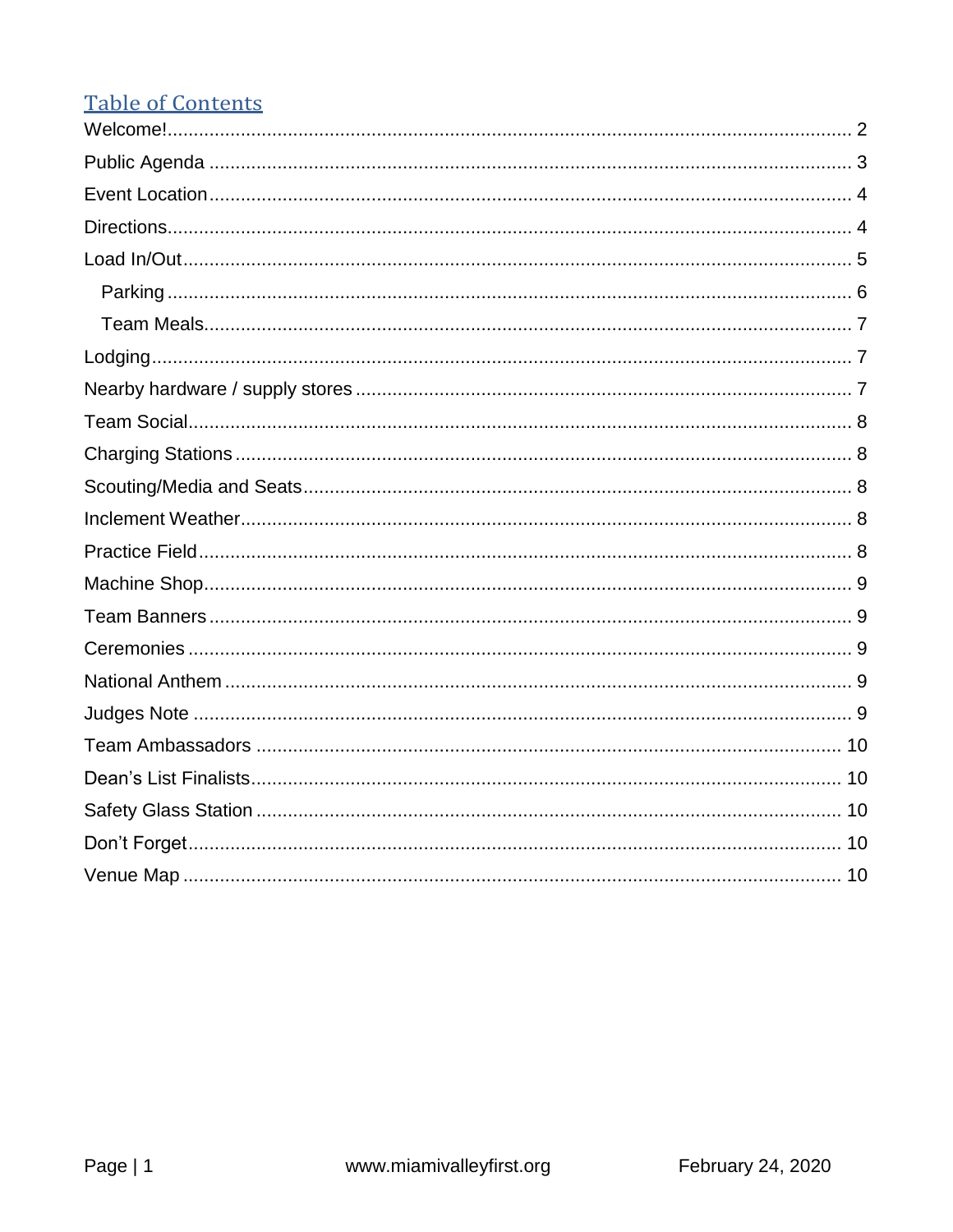## <span id="page-2-0"></span>**Welcome!**

#### **Welcome to the Miami Valley FIRST® Robotics Regional Competition**

FIRST® (For Inspiration and Recognition of Science and Technology) is a partnership of students, teachers, administrators, parents, corporate mentors, and community volunteers whose common goal is to create a challenging, hands-on environment that helps students grow into future engineers, scientists, inventors, and business people. Along the way, there's ample opportunity for personal development and achievement.

We are excited to host the 9<sup>th</sup> annual FRC competition in the Great Miami River Valley. The appeal of the contest is clearly demonstrated by the great teams participating in this event. We are also pleased to promote the college scholarships available to our *FIRST* competitors totaling over \$80 Million. It is our hope that every school district in the Miami Valley Region will be involved in a *FIRST* program in the very near future.

For those of you attending your initial *FIRST* event, we encourage you to understand the game, watch the competition, and realize that these robots were built in six weeks. The teams were given certain common elements - motors, controllers, radios, and miscellaneous structural parts - to keep the competition safe and provide a base level of performance. From that point, the designs diverge markedly as a result of students and mentors collaborating to solve this year's challenge. Join our expedition into the 30th season of *FIRST*®! Travel to the outer limits of the universe in INFINITE RECHARGESM.

We encourage you to tour the "pits" and talk to the team members about their robots and impressions of the *FIRST* program. You'll be amazed by the enthusiasm that permeates these teams. While you're at it, ask the team members what Gracious Professionalism© means to them. Gracious Professionalism<sup>®</sup> is a way of achieving a goal that encourages high-quality work while respecting all individuals and their ideas. It also teaches that fierce competition and mutual gain are not separate notions.

The Miami Valley Planning Committee would like to thank all the organizations and people that support *FIRST* through funding, mentoring, education, motivation and all the other invaluable ways that help students achieve their best. We also thank the 150 volunteers that make an event like this possible. Special recognition needs to go out to the experienced *FIRST*  volunteers that have traveled to Dayton to make this an unforgettable event for the teams. Enjoy the competition!

Miami Valley FIRST® Regional Planning Committee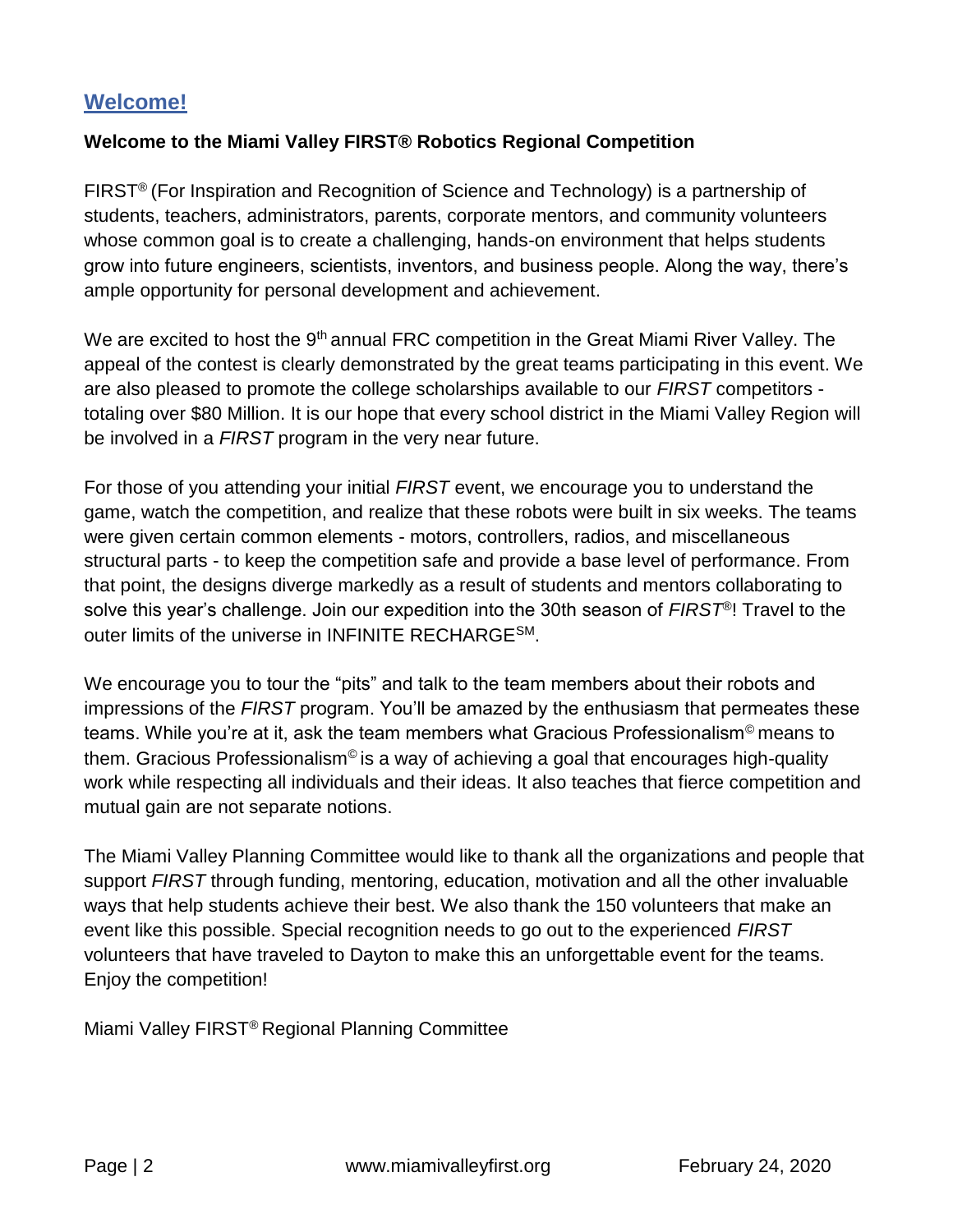# <span id="page-3-0"></span>**Public Agenda**

| Competition Schedule         |                           |
|------------------------------|---------------------------|
| <b>Wednesday February 26</b> |                           |
| 6:00PM-8:00PM                | 5 Team Reps to Load<br>In |
|                              |                           |

## **Competition Schedule Activities Activities Schedule**

| <b>Thursday February 27</b> |                         |
|-----------------------------|-------------------------|
| 7:45AM                      | 5 Team Reps Load In     |
| 8:30AM                      | Pits, Machine Shop,     |
|                             | Registration and        |
|                             | <b>Inspection Open</b>  |
| 9:00AM-11:00AM              | Driver's Meeting,       |
|                             | Field Open for          |
|                             | Measurement and         |
|                             | Calibration             |
| 11:00AM-12:00PM             | Lunch                   |
| 12:00PM-6:30PM              | <b>Practice Matches</b> |
| 8:00PM                      | <b>Pits and Machine</b> |
|                             | <b>Shop Close</b>       |

| <b>Friday February 28</b> |                              |
|---------------------------|------------------------------|
| 8:00AM                    | Pits and Machine             |
|                           | Shop Open                    |
| 8:30AM-9:00AM             | <b>Opening Ceremonies</b>    |
| 9:00AM-12:00PM            | <b>Qualification Matches</b> |
| 12:00PM-1:00PM            | Lunch                        |
| $1:00PM - 5:45PM$         | <b>Qualification Matches</b> |
| 5:45PM-6:15PM             | <b>Awards Ceremony</b>       |
|                           | (Pits close after the        |
|                           | Ceremony)                    |

| <b>Saturday February 29</b> |                              |
|-----------------------------|------------------------------|
| 8:00AM                      | Pits and Machine             |
|                             | Shop Open                    |
| 8:30AM-9:00AM               | <b>Opening Ceremonies</b>    |
| 9:00AM-12:15PM              | <b>Qualification Matches</b> |
|                             |                              |
| 12:15PM-12:30PM             | <b>Alliance Selections</b>   |
| 12:30PM-1:30PM              | Lunch                        |
| 1:30PM-4:30PM               | <b>Playoff Matches</b>       |
| 4:30PM-6:00PM               | <b>Awards Ceremony</b>       |
| 6:30PM                      | <b>Pits Close</b>            |

| <b>Thursday February 27</b> |  |
|-----------------------------|--|
|                             |  |
|                             |  |
|                             |  |
|                             |  |
|                             |  |
|                             |  |
|                             |  |
|                             |  |
|                             |  |
|                             |  |
|                             |  |
|                             |  |

| <b>Friday February 28</b> |                            |
|---------------------------|----------------------------|
|                           |                            |
| 1:00PM-4:00PM             | FLL Jr., FLL, & FTC        |
|                           | Demonstrations             |
| $9:00$ PM-4:00PM          | Scholarship Row            |
| 12:15PM-12:45PM           | <b>WOW Mentor Meeting</b>  |
| $1:00$ PM                 | <b>Invited Guest Event</b> |
| $6:00PM - 10:00PM$        | Team Social                |

| <b>Saturday February 29</b> |                 |
|-----------------------------|-----------------|
|                             |                 |
|                             |                 |
| 8:00 AM-12:30PM             | FLL Jr. Expo    |
| 9:00AM-1:00PM               | FLL & FTC       |
|                             | Demonstrations  |
| 9:00AM-1:00 PM              | Scholarship Row |
|                             |                 |
|                             |                 |
|                             |                 |
|                             |                 |

*\*\*Schedule subject to change. All times are estimated based on flow of rounds. See Pit Administration table for updated times*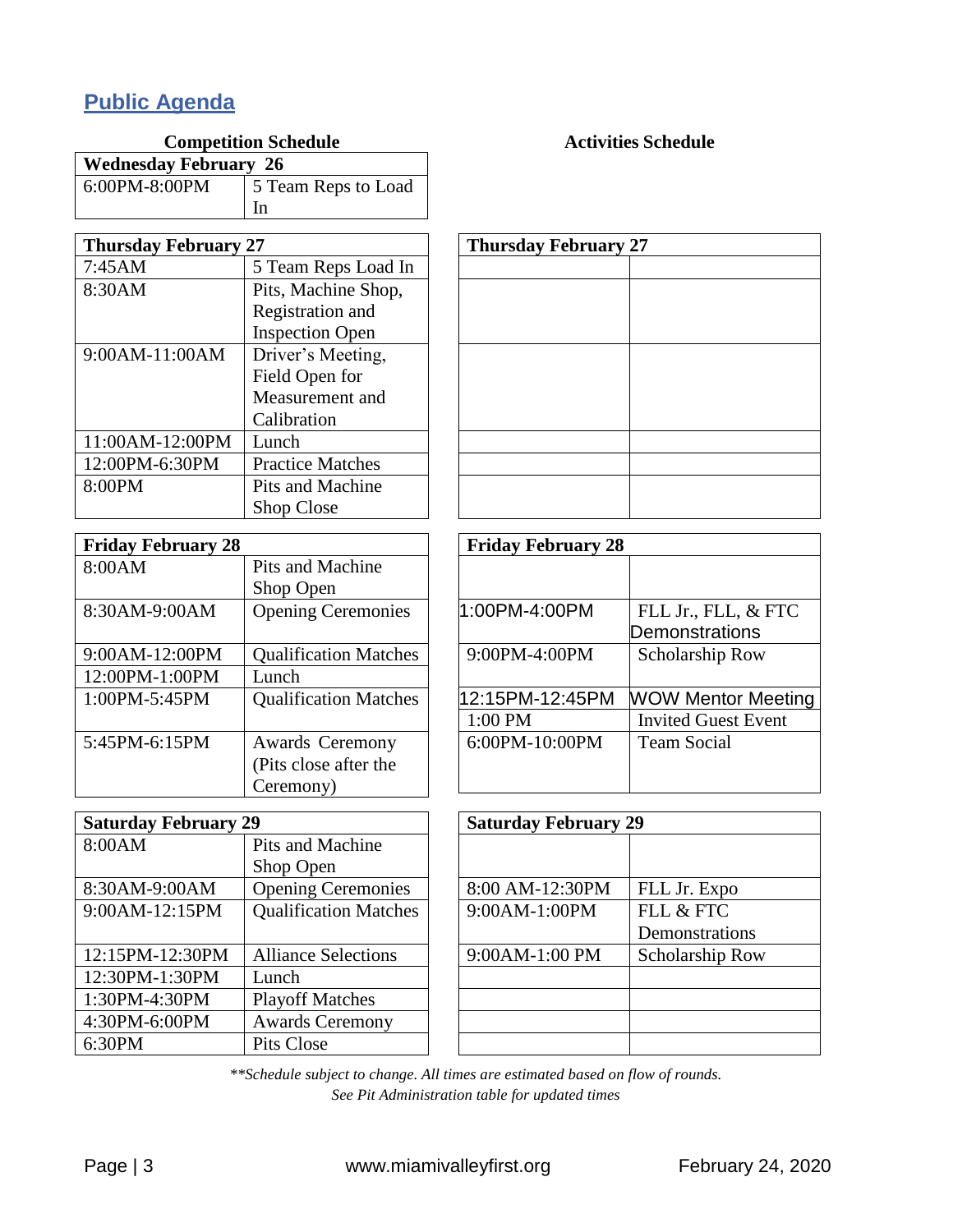## <span id="page-4-0"></span>**Event Location**

The event will be at the: **Nutter Center at Wright State University 3640 Colonel Glenn Hwy #430 Fairborn, OH 45324**

## <span id="page-4-1"></span>**Directions**

#### **Via Interstate 70 West**

- 1. Take exit 44 following I-675 S to Cincinnati
- 2. Take exit 17 for N Fairfield Rd Turn Right
- 3. Continue straight onto Raider Rd

#### **Via Interstate 70 East**

- 1. Use the right 2 lanes to take exit 33A to merge onto I-75 S toward Dayton
- 2. Use the 2nd from the right lane to take exit 54B for OH-4 N toward Springfield
- 3. Take the exit toward W.P.A.F.B. Area a-C OH-444N
- 4. Turn left onto the OH-844 S/I-675 ramp to Wright State University
- 5. Take exit 1 for Col Glenn Hwy toward I-675 N and Turn Right
- 6. Turn Right onto Raider

#### **Via Interstate 75 North**

- 4. Take Exit 43 for I-675 North to Columbus
- 5. Use the right 2 lanes to take exit 17 for N Fairfield Rd
- 6. Continue on N Fairfield Rd to your destination in Fairborn
- 7. Use the left 2 lanes to turn left onto N Fairfield Rd
- 8. Continue straight onto Raider Rd

#### **Via Interstate 75 South**

- 1. Use the 2nd from the right lane to take exit 54B for OH-4 N toward Springfield
- 2. Take the exit toward W.P.A.F.B. Area a-C OH-444N
- 3. Turn left onto the OH-844 S/I-675 ramp to Wright State University
- 4. Take exit 1 for Col Glenn Hwy toward I-675 N and Turn Right
- 5. Turn Right onto Raider Rd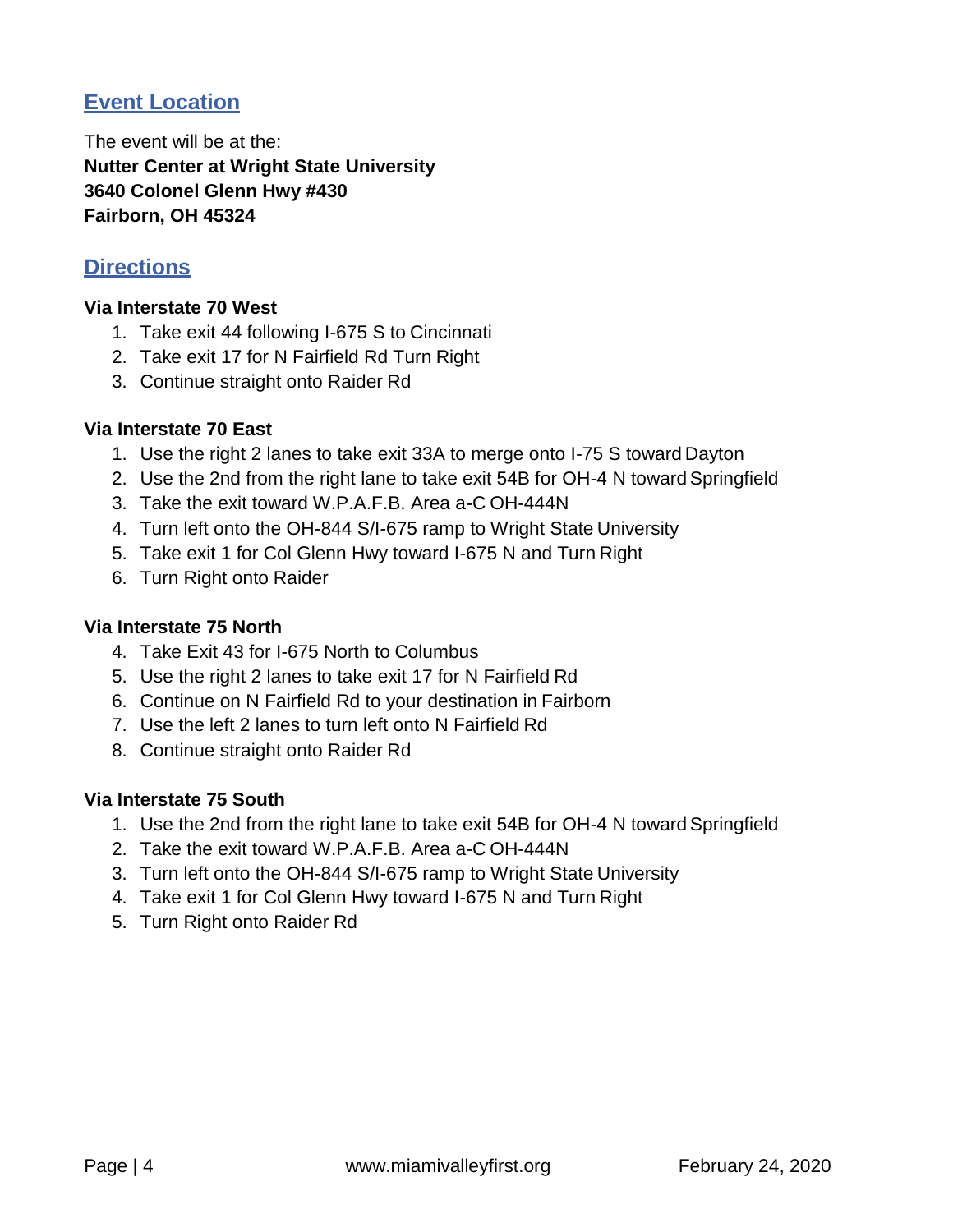## <span id="page-5-0"></span>**Load In/Out**

Please remember your GP and be courteous to others who are trying to load-in or out.

Teams are encouraged to use the **Wednesday Evening load-in times, from 6:00pm to 8:00pm**. We **ARE** allowing Wednesday evening setup. Teams will be staged first-come-first served in Parking Lot #5. Teams will be directed to QUICKLY unload pit materials and robots in the loading area then move their busses and team vehicles. We ask everyone to be patient and work with us as we try to move everyone through the process as efficiently as possible. Teams are **NOT ALLOWED** to work on their robots!

- Teams may only send in 5 people remember safety glasses!
- At least 1 must be an adult
	- $\circ$  Teams are encouraged to bring 2 adults as 1 adult needs to move the vehicle before loading in team materials.
- Please have all materials ready for load-in boxes, totes, etc. are much easier to move than individual items!
- You must move your vehicle before loading in.
- We will have a few hand carts and dollies available for those who need them o These will be on a first-come-first-serve basis.
- Optional- Robots may be stored in a robot holding area in the dock area so that they are not in the pits during your pit setup.
- For load-out, teams will need to have all their materials ready to load before having their trailer/bus pull in for load-out.

Teams who were unable to make the Wednesday night load-In may begin loading their tools/materials and robot in through the Loading Area beginning Thursday morning at 7:45am. 5 people ONLY. Teams may begin setup but no work may start until 8:30am, when the pits open.

Teams who were able to make the Wednesday Load-In/Setup **ARE** allowed back in Thursday morning, to complete their pit setup. 5 people only, are allowed in through the Loading Area beginning Thursday morning at 7:45am. But if it appears that your pit setup is complete then you must exit the Pit area and wait until 8:30am to return.

The Load-In area is for Load-In/Pit Setup Crew only and is **NOT** an alternative entrance to the Main Entrance for Thursday Morning. Do not send your entire team down to the Load-In area on Thursday, entry will only be at the Main Entrance.

We are able to offer Team Trailer/Truck parking this year. Trailer parking will be located in the same parking lot #5, please reference the map below.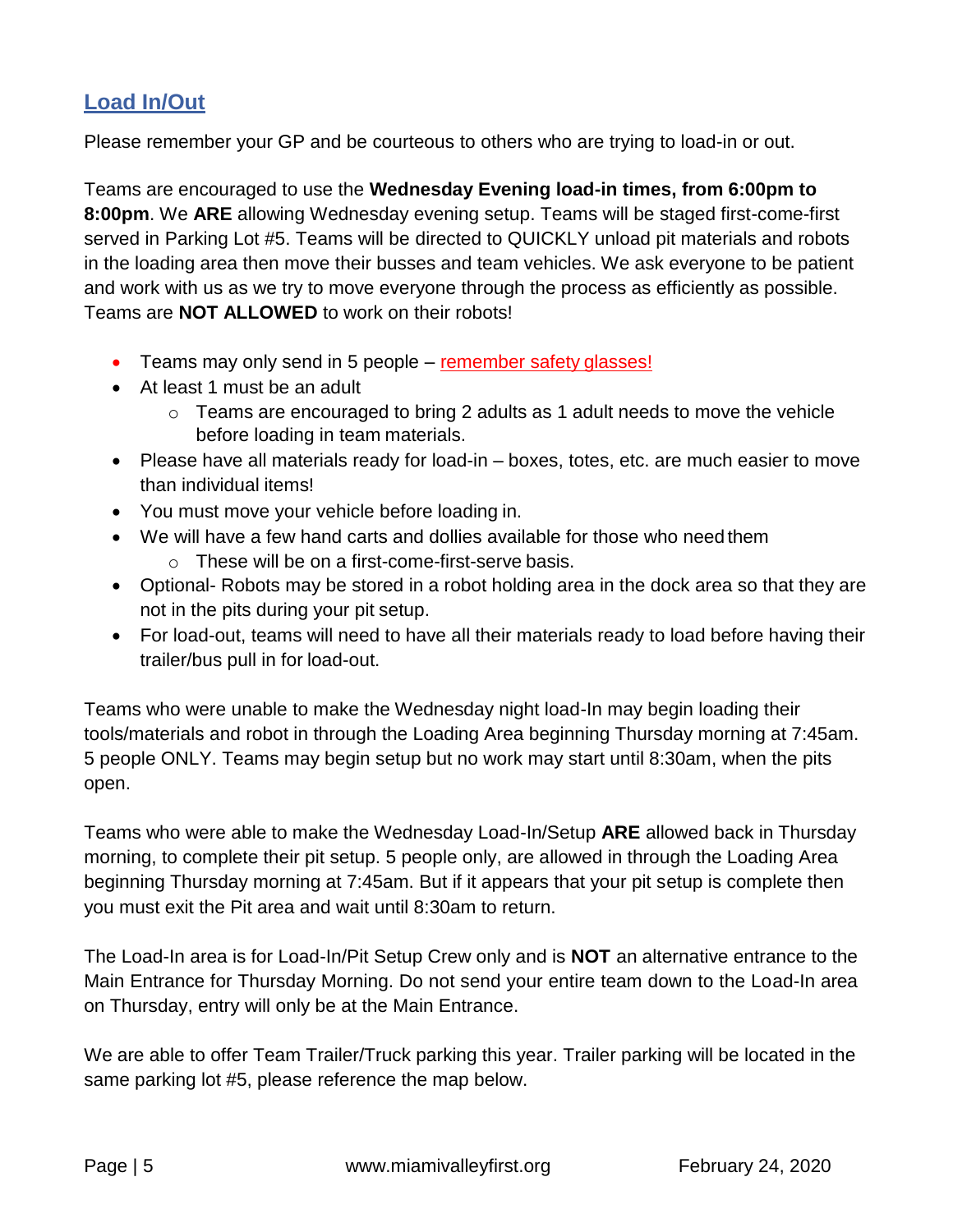# <span id="page-6-0"></span>**Parking**

Nutter Center at Wright State University: Robot Load In-Load Out -  $\leftarrow$ Team Entrance - O FREE Open Parking including Truck/Trailers Truck/Trailer Overnight Parking Suggested Bus / Team Traffic for Competition Days .

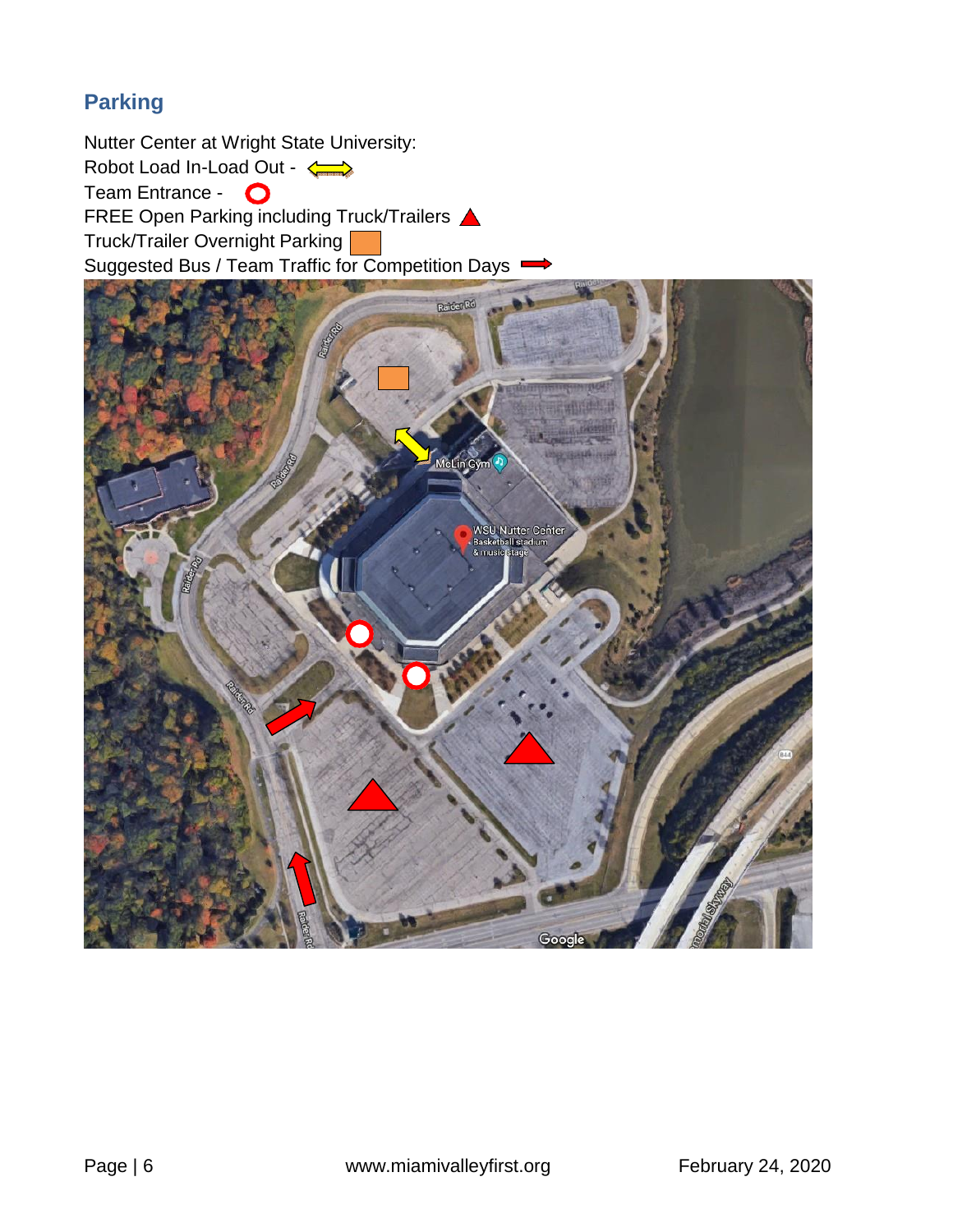## <span id="page-7-0"></span>**Team Meals**

Teams can pre-order meals direct from the Nutter Center. These orders are due by Feb 12<sup>th</sup>, 2019. This is different than last year. On Thursday it is a preorder box lunch. On Friday and Saturday it is a buffet lunch on site (no box lunch available). These must be preordered- there is NO possibility of purchase after 12 Feb. Please see the form at this link:

#### https://tinyurl.com/sw2ncve

There are Gluten Free and Vegetarian Options on the form.

For those not choosing to pre-order your lunches or purchase food from the concession stands, there are several nearby restaurants.

For more details, go to https://goo.gl/maps/cyQjGKXgzuH2 and click "Search nearby." You can search generally ("restaurant")

**NO OUTSIDE FOOD OR DRINK ALLOWED- last year we were not very strict and it jeopardized our use of this facility. This year NO outside food or drink is allowed. You may bring in empty water bottles to fill up. We will have paid security at the entrances who will be strictly enforcing this policy.**

## <span id="page-7-1"></span>**Lodging**

We are using Experient this year for hotels. Please visit the follow link for local hotels.

https:/[/www.firstinspires.org/housing-travel](http://www.firstinspires.org/housing-travel)

<span id="page-7-2"></span>**Nearby hardware / supply stores**

- 1. Lowe's Home Improvement 2850 Centre Dr I, Fairborn, OH 45324 1.2 miles S
- 2. The Home Depot 3775 Presidential Dr, Fairborn, OH 45324 1.2 miles W
- 3. Handyman Ace Hardware 122 E Dayton Yellow Springs Rd, Fairborn, OH 45324 2.5 miles E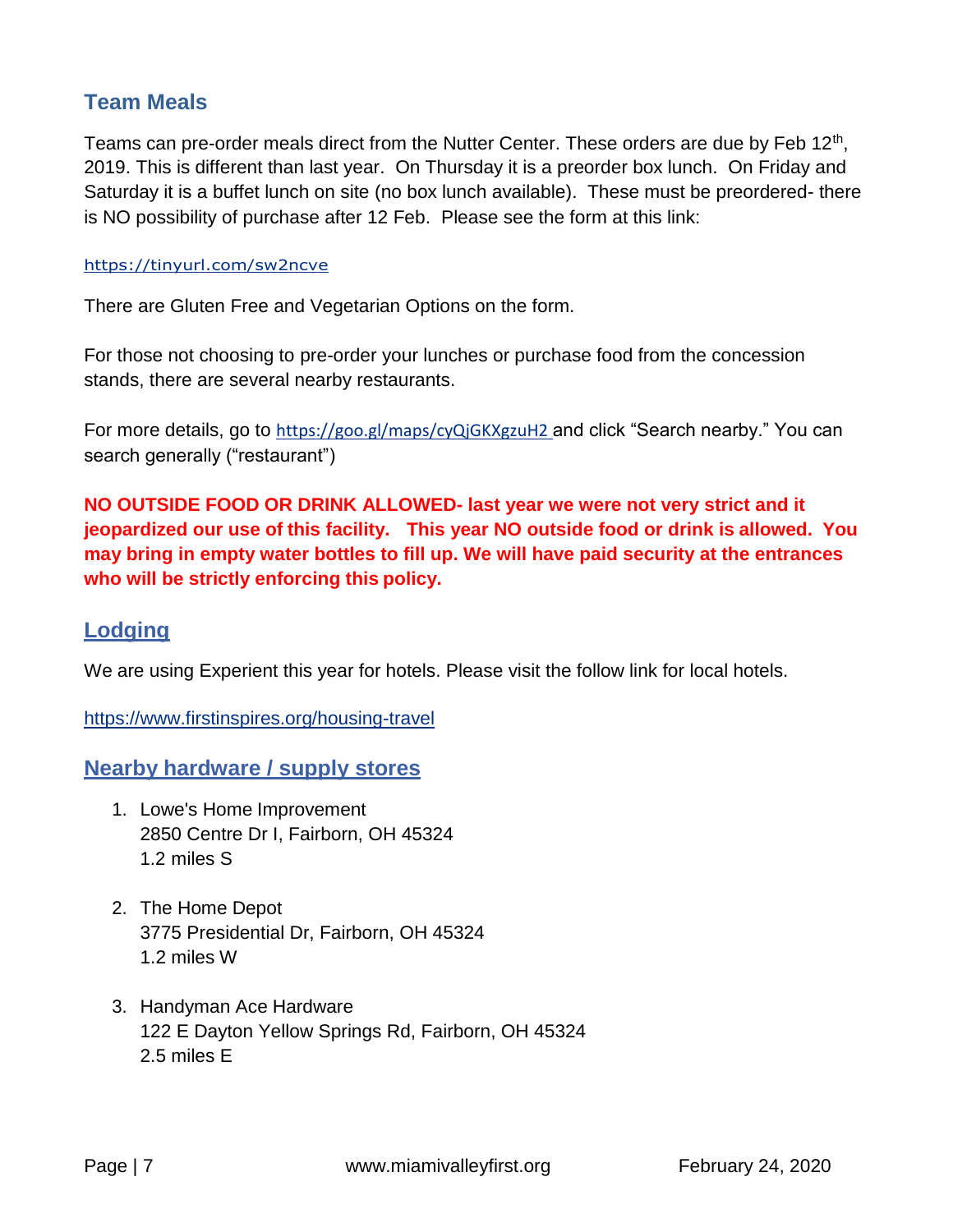## <span id="page-8-0"></span>**Team Social**

The MVR team social is sponsored by Dayton area teams. Reminder, it will be Friday night, Feb 28<sup>th</sup> from 6 to 10 at the Wright State Student Union. Cost is \$12 per student. This year we have a discounted rate for official mentors of \$5. (This is intended to encourage some additional adult help.)

NEW THIS YEAR! Online ticket sales!! This will make delivery of the tickets much easier and allow teams to either buy for their full team, or have individual students buy their own tickets. The link for the ticket sales is: https:/[/www.raisestem.org/mvr-team-social](http://www.raisestem.org/mvr-team-social)

Please have your team start promoting, including Instagram and tweeting out some excitement!

## <span id="page-8-1"></span>**Charging Stations**

There will be charging stations set up on the Concourse level on the right and left sides of the field for Laptop/Cell Phone charging. DO NOT plug in your own extension cords or power strips or they will be removed. DO NOT use any other outlets or power sources other than in the designated charging areas.

## <span id="page-8-2"></span>**Scouting/Media and Seats**

There will be reserved seats in mid-field. These seats are intended for your Scouting Captains to have a view of the competition field and provide a known location for scouts in the stands to take scouting sheets. Additionally this location will be used for Media access. During opening and Closing Ceremonies, this area will be used by the Judges. Additionally VIP seating will be in this area as well. There is **NO** team media access to the competition floor.

#### **There is no seat saving at any time. Seat saving devices will be removed.**

#### <span id="page-8-3"></span>**Inclement Weather**

In the case of inclement weather, the venue will open for teams to be seated in the arena. The Pit area will remain **closed** until its assigned time for opening. Teams cannot congregate in the main entrance and must be seated in the arena until pits open.

## <span id="page-8-4"></span>**Practice Field**

More details to come!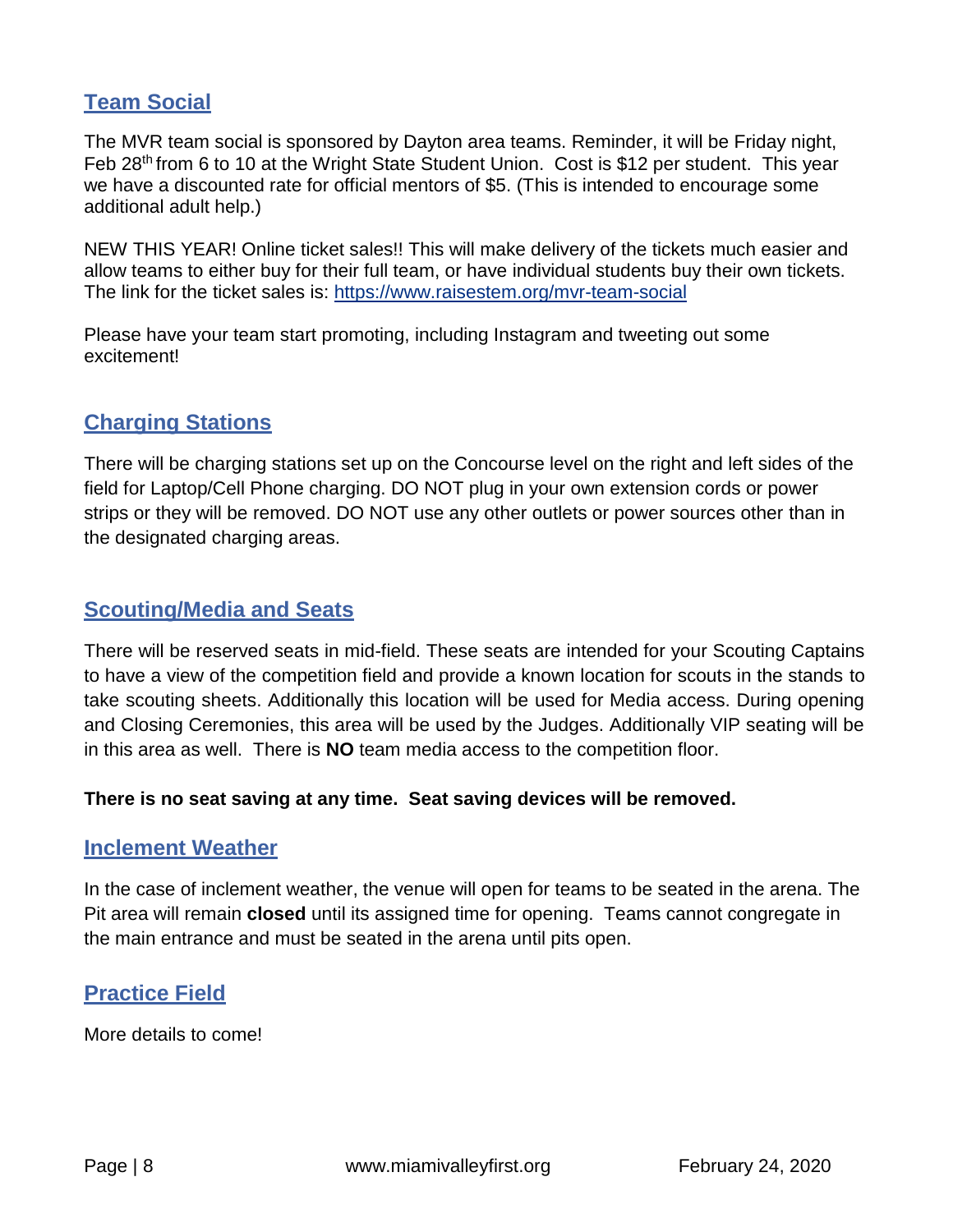## <span id="page-9-0"></span>**Machine Shop**

There will be a machine shop in-house this year with Lathe, Mill, Drill presses, Band Saws, Belt Sander, and various Hand tools. Please be aware of what you are asking of the Machine Shop. This is not a shop to build a highly complex part or assembly. This is for quick fixes and repairs.

For those utilizing 3D printed parts. We will have two Makerbot-2 printers for PLA plastic prints only. Don't forget your files.

We will NOT have welding capability on site.

The Machine shop will be located in the Loading dock area to the right of the Pit Area Concession stand.

#### <span id="page-9-1"></span>**Team Banners**

Unfortunately there are no locations in which Team Banners can be hung in the arena and we asked teams to respect the University and refrain from hanging signs and banners.

#### <span id="page-9-2"></span>**Ceremonies**

Teams are encouraged to attend the Opening Ceremonies, but we understand the need to continue to work on the robot. So during Opening Ceremonies teams are allowed 2-3 students and 1 mentor to continue working on their robot. No Noise and No Power Tool usage is allowed. The Practice field will be closed during Opening Ceremonies.

## <span id="page-9-3"></span>**National Anthem**

We are looking for teams or team members who want to try out to sing the National Anthem on both Friday and Saturday. Tryouts will be at 1pm on Thursday and Friday. Please listen for announcements from Pit admin for the location to meet.

#### <span id="page-9-4"></span>**Judges Note**

The Judge Advisor would like to pass on this recommendation. Given the recent ability of teams to compete for the Chairman's Award at every event it has become difficult to get all the interviews completed in a timely manner. Given this challenge it is highly recommended that teams choose Chairman's presenters that are separate from those that are needed elsewhere during the competition, i.e. Drive Team or Pit Crew. Don't get surprised with conflicts in schedule. We want every team to compete at their best on and off the field.